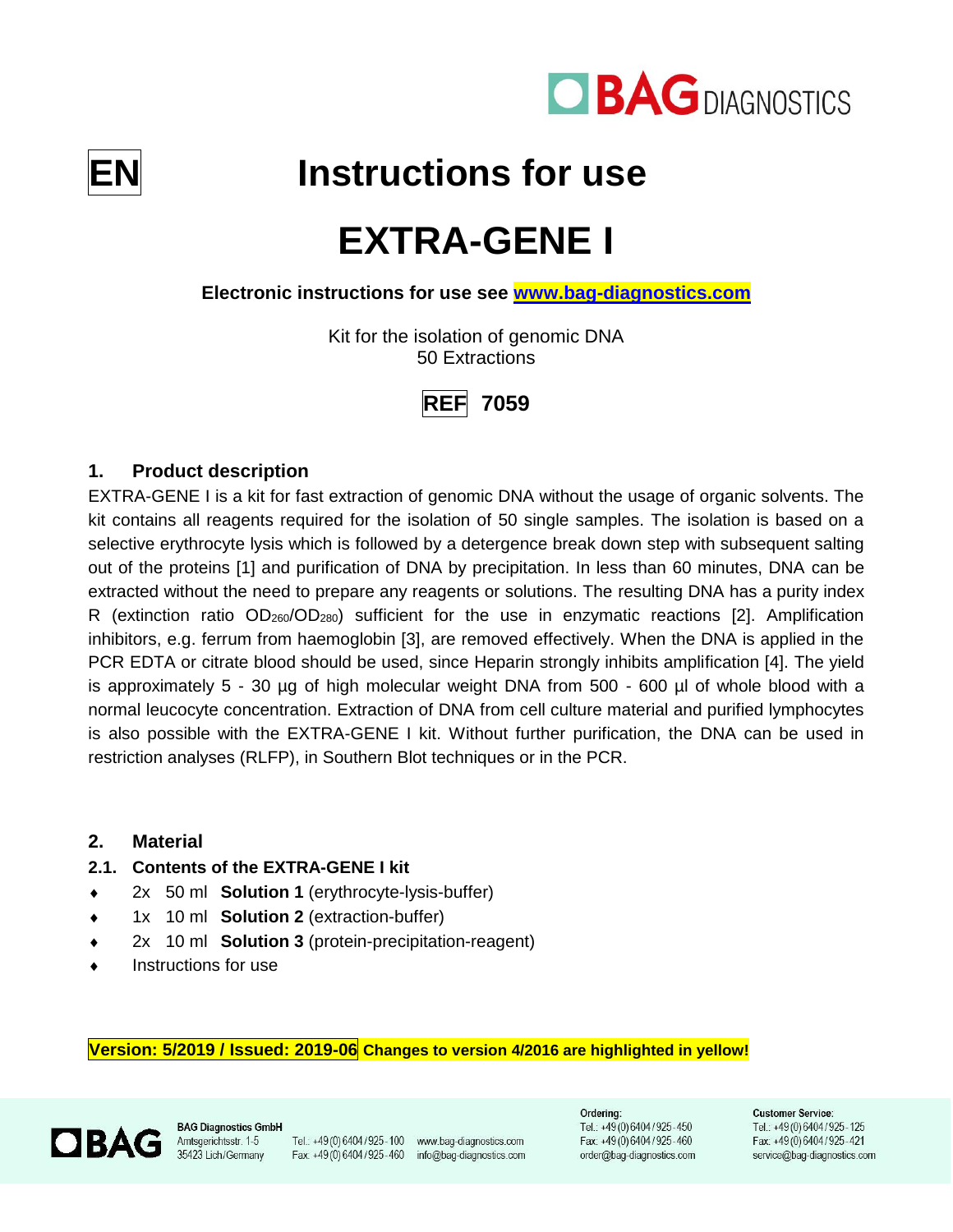#### **2.2. Required additional material and equipment**

- ◆ Reaction tubes, 1.5 ml / 2.0 ml, sterile
- Pipettes (20 µl 1000 µl)
- Centrifuge (at least 13.000 rpm)
- Heatingblock (56°C) or water bath
- Vortex mixer
- Ethanol 96%
- Ethanol 70%
- Aqua dest., sterile

# **3. Storage and stability**

The EXTRA-GENE I kit is delivered at ambient temperature. Store all reagents at 2…8°C upon receipt. The expiry date is indicated on the label of the package and each reagent and is also valid for opened reagents.

## **4. DNA extraction**

#### **4.1 Preparation**

Solution 2 can be turbid when stored below room temperature, but this does not influence the quality. Resolve precipitated components by incubation at 37°C before usage.

DNA extraction is optimized for 500 - 600 µl of blood per isolation. If possible, do not exceed or fall below this quantity (exception see 4.3). If larger quantities of DNA are required, do several isolations in parallel. For use in the PCR use EDTA or citrate blood only!

If purified lymphocytes or leucocytes, respectively cell culture material is used, start extraction with  $\&$ (starting with sedimented cells). Use a maximum of  $10<sup>7</sup>$  cells per isolation.

#### **4.2 DNA extraction**

- Add 900 µl of **Solution 1** to 0.5 0.6 ml blood in a 1.5 ml reaction tube and shake briefly. Centrifuge for 1 minute at 8000 rpm.
- Discard the supernatant and wash the sediment with 1 ml of **Solution 1** (shake manually). Centrifuge for 1 minute at 8000 rpm.
- ◆ Discard the supernatant and
- $\%$  resuspend the leucocyte sediment in 240 µl aqua dest. Add 120 µl **Solution 2** and shake or vortex until the solution is clear.
- ◆ Add 120 **ul Solution 3**.

Vortex thoroughly and incubate for 5 minutes at room temperature. Centrifuge for 5 minutes at 13 000 rpm.



Tel.: +49(0)6404/925-100 www.bag-diagnostics.com Fax: +49(0)6404/925-460 info@bag-diagnostics.com

**2** / **4**

Ordering: Tel.: +49(0)6404/925-450 Fax: +49(0)6404/925-460 order@bag-diagnostics.com

**Customer Service:** Tel.: +49(0)6404/925-125 Fax: +49 (0) 6404 / 925 - 421 service@bag-diagnostics.com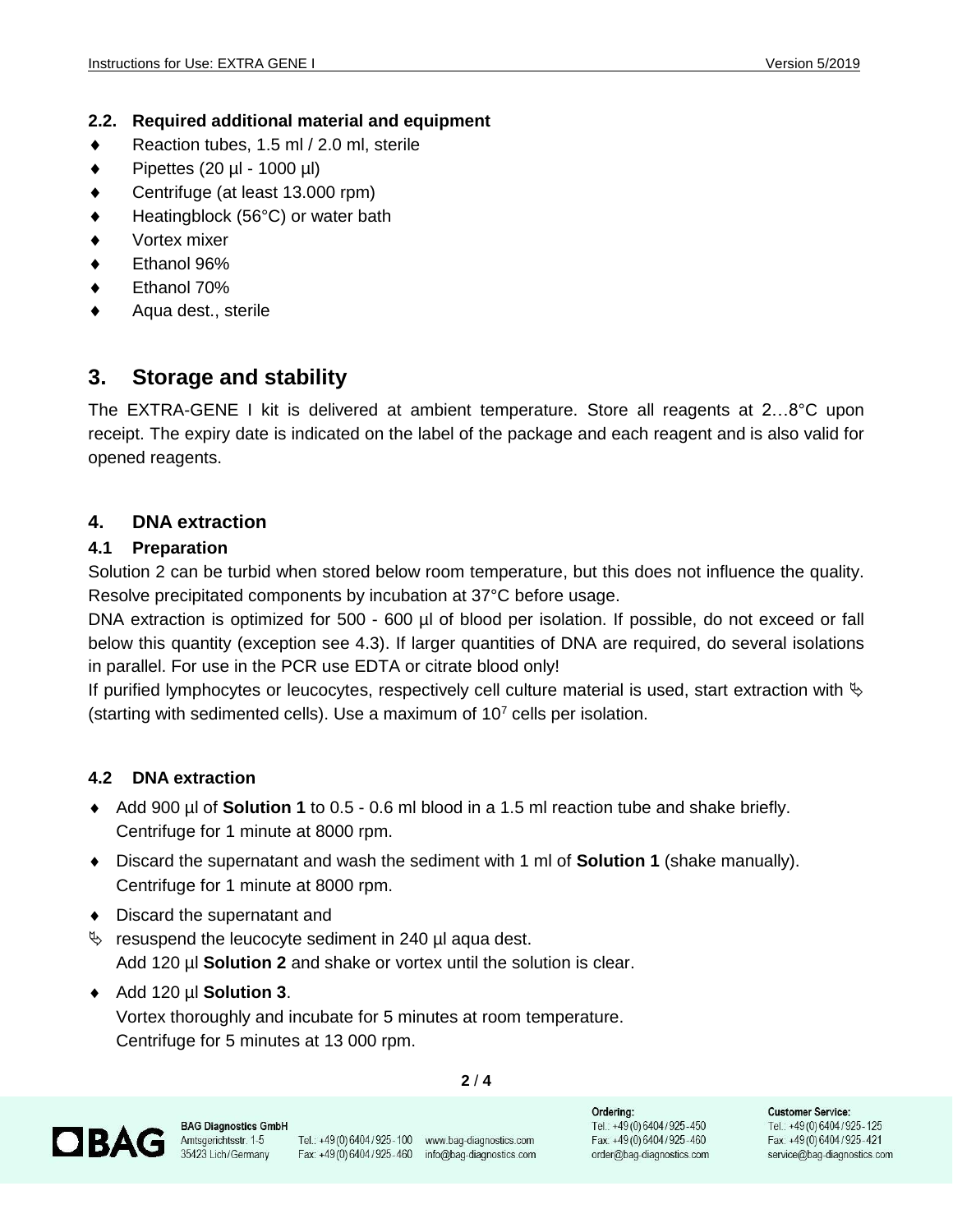- Transfer the supernatant into a new 1.5 ml reaction tube. Add 120 µl **Solution 3**. Vortex thoroughly and incubate for 5 minutes at room temperature. Centrifuge for 5 minutes at 13 000 rpm.
- Transfer the supernatant into a new reaction tube. Add **1 ml ethanol (96%)** and mix by gently turning the reaction tube. Centrifuge for 2 minutes at 13 000 rpm.
- Carefully decant the supernatant and discard it. Add **1 ml ethanol 70%** and shake briefly. Centrifuge for 2 minutes at 13 000 rpm.
- Carefully decant the supernatant and discard it. Place the reaction tube with opening down on a filter paper and let it dry for about 5 minutes.
- $\bullet$  Resolve the DNA pellet in 100 µl aqua dest. (use a pipette for resuspending). If the DNA is difficult to solve warm up to 56°C for approx. 10 minutes.
- Determine DNA concentration and purity if desired.
- ◆ Determination of DNA concentration and purity see 4.3.
- $\bullet$  Use DNA for tests or store at  $\leq$  -20°C.

#### **4.3 Determination of DNA concentration and purity**

Determination of concentration or purity is not necessary if there is a normal number of leucocytes. With 500 - 600 µl blood an average DNA quantity of 5-30 µg is obtained. With deviating numbers of leucocytes, the DNA yield can be estimated according to the following table:

| Average number of leucocytes<br>$\mathbf{x}$ 10 <sup>3</sup> per µl (approx.) | <u>.</u> |         |          | 10        | 20        | 30        |
|-------------------------------------------------------------------------------|----------|---------|----------|-----------|-----------|-----------|
| <b>Yield of DNA</b><br>$\vert$ in µg (approx.)                                | $1 - 5$  | $2 - 8$ | $5 - 10$ | $10 - 20$ | $20 - 40$ | $30 - 60$ |

For leucocyte numbers  $>30 \times 10^3$  µl use the half amount of blood.

The DNA concentration can be determined by measuring absorption at 260 nm. For genomic (doublestranded) DNA, concentration can be estimated according:

#### **1 OD<sup>260</sup> = 50 µg/ml**

By absorption measurement the degree of purity of the DNA can also be determined. DNA should have the following purity indexes:

- $OD<sub>260</sub>/OD<sub>280</sub> = >1.5$  and <2.0 (indicator for contamination with RNA/proteins)
- $OD_{260}/OD_{230}$  = >1.8 (indicator for contamination with salt, carbohydrate or organic solvents)

#### **3** / **4**



**BAG Diagnostics GmbH** 35423 Lich/Germany

Tel.: +49(0)6404/925-100 www.bag-diagnostics.com Fax: +49(0)6404/925-460 info@bag-diagnostics.com

Ordering: Tel.: +49(0)6404/925-450 Fax: +49(0)6404/925-460 order@bag-diagnostics.com

**Customer Service:** Tel.: +49(0)6404/925-125 Fax: +49 (0) 6404 / 925 - 421 service@bag-diagnostics.com